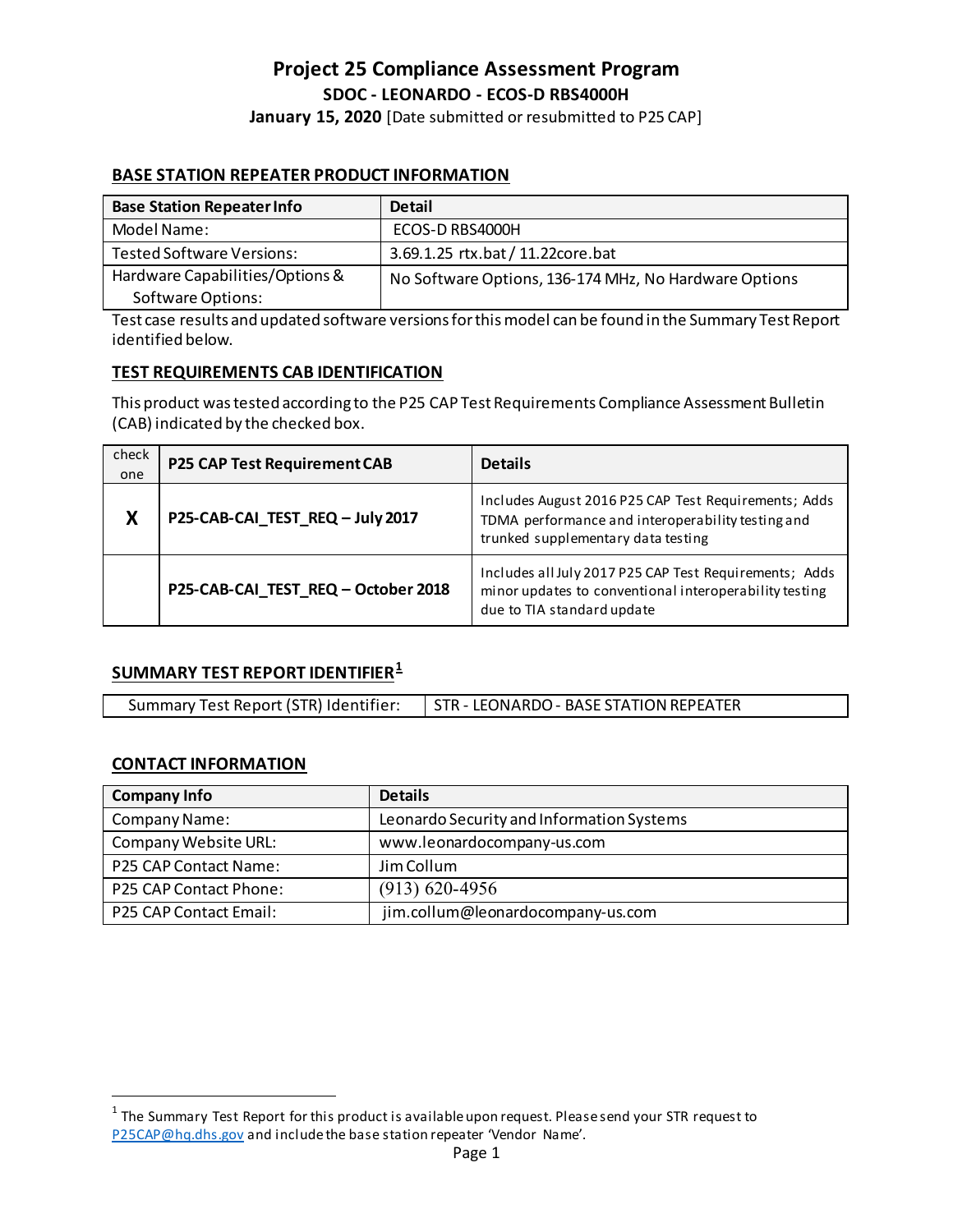# **Project 25 Compliance Assessment Program SDOC - LEONARDO - ECOS-D RBS4000H**

## **January 15, 2020** [Date submitted or resubmitted to P25 CAP]

### **CONVENTIONAL PERFORMANCE**

The Base Station Repeater product has been tested for Conventional Performance. All requirements were passed except for those requirementsidentified below under Unsupported or Failed Requirements.

### P25 CAP Conventional Performance Testing Coverage

Receiver Tests: Reference Sensitivity, Faded Reference Sensitivity, Adjacent Channel Rejection, Offset Adjacent Channel Rejection, Co-Channel Rejection, Spurious Response Rejection, Intermodulation Rejection, Signal Displacement Bandwidth, Late Entry Unsquelch Delay, and Receiver Throughput Delay. Transmitter Tests: Unwanted Emissions (Adjacent Channel Power Ratio), Transmitter Throughput Delay, Frequency Deviation for C4FM, and Modulation Fidelity, Transient Frequency Behavior.

### Unsupported or Failed Requirements

- 1. Receiver Late Entry Unsquelch Delay and Receiver Throughput Delay tests do not apply since the fixed station does not provide an audio (analog) output. Functionality is not supported by the base station repeater.
- 2. Transmitter Throughput Delay test does not apply since the fixed station does not provide an audio (analog) input. Functionality is not supported by the base station repeater.

### Optional Product Capabilities Required to Pass Test Cases

1. [Example: None]

### **CONVENTIONAL REPEAT MODE INTEROPERABILITY**

The Base Station Repeater product has been tested for Conventional Repeat Mode Interoperability. All test cases were passed except for those casesidentified below under Unsupported or Failed Test Cases. Test cases that passed but require specific, sometimes optional, product capabilities are also identified below.

#### P25 CAP Repeat Mode Interoperability Testing Coverage

Network Access Code (NAC) Operation, Group Voice Call, Emergency Call, Unit-to-Unit Voice Call, Encryption, Call Alert, Radio Check, Message Update, Status Update, Status Query, and Radio Unit Monitor.

#### Unsupported or Failed Test Cases

- 1. Message Update Test Case 3 & Status Update Test Case 3 are not supported by the base station repeater.
- 2. Status Query Test Case 1, Radio Unit Monitor Test Case 1 & Test Case 3 are not supported by the representative subscriber units tested with the base station repeater under test

#### Optional Product Capabilities Required to Pass Test Cases

1. None